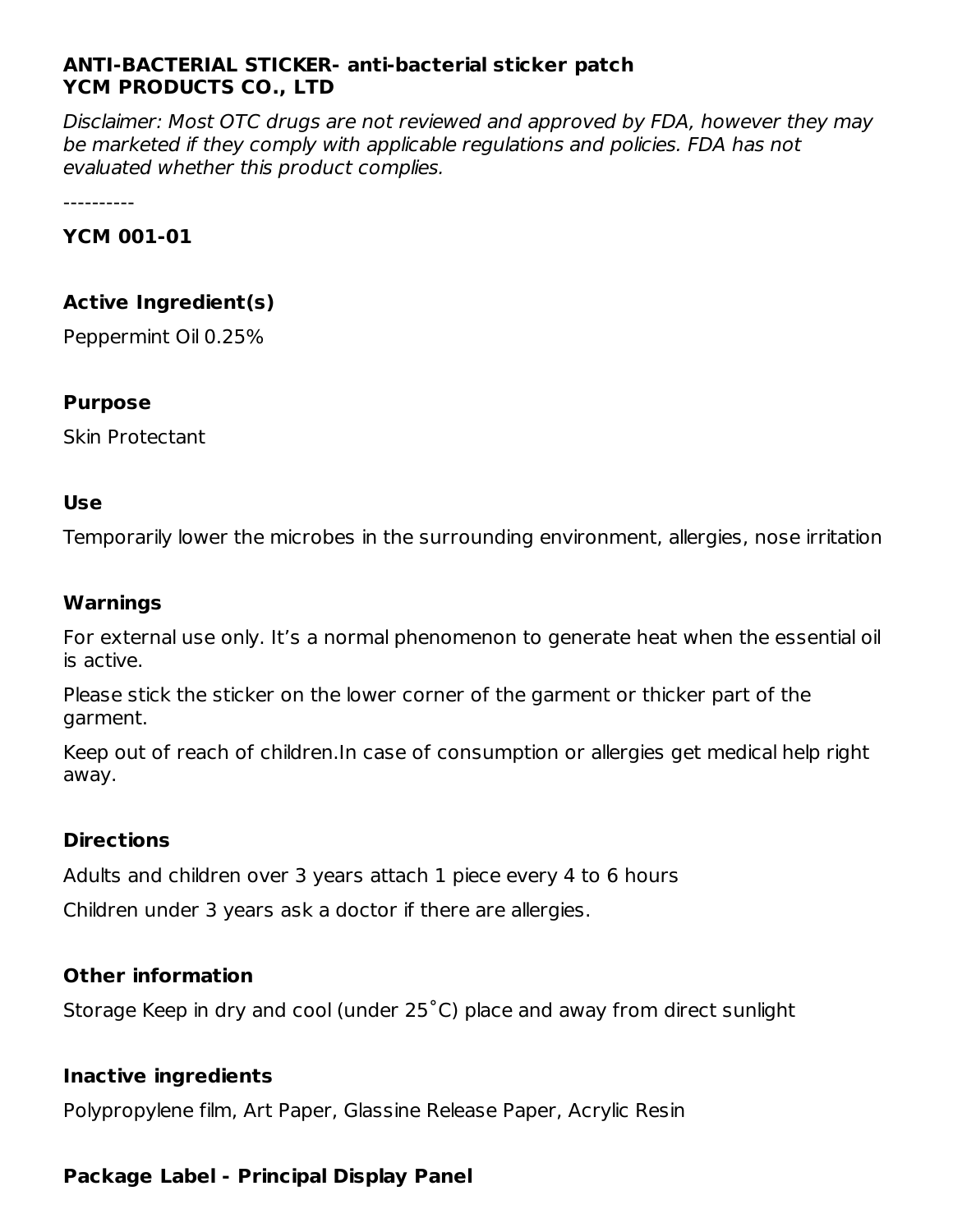# **Sticker Drug Facts**<br>
Active ingredient (in each piece) Perpose<br>
Perperminic Oil 0.25%.<br>
Skin protectant<br>
Inactive ingredient<br>
Mayproplene film<br>
Nolyproplene film<br>
Nolyproplene film<br>
Collossine Release Paper<br>
Constitute Costing C riease suck the sticket on the lower com<br>the garment<br>Keep out of reach of children.<br>In case of consusmption or allergies, get<br>Directions **Keep out of reach of children.**<br>In case of consumption or allergies, get medical help right away.<br>In case of consumption or allergies, get medical help right away.<br>Sublise an delikhen over 3 years and a delikhen outer 3 Technology R & D: YCM Products Co. Ltd<br>No.509,Sec.1 Jinma Rd.<br>Changhua City 500 Taiwan  $10$   $\mathrm{PCS}/\mathrm{PACK}$ Tel: +886-4-7278869 10 PCS/PACK

### 10 patches, NDC: 80745-001-01

| <b>ANTI-BACTERIAL STICKER</b><br>anti-bacterial sticker patch                      |                       |                           |                        |                      |  |  |  |
|------------------------------------------------------------------------------------|-----------------------|---------------------------|------------------------|----------------------|--|--|--|
|                                                                                    |                       |                           |                        |                      |  |  |  |
| <b>Product Information</b>                                                         |                       |                           |                        |                      |  |  |  |
| <b>Product Type</b>                                                                | <b>HUMAN OTC DRUG</b> | <b>Item Code (Source)</b> |                        | NDC:80745-001        |  |  |  |
| <b>Route of Administration</b>                                                     | <b>TOPICAL</b>        |                           |                        |                      |  |  |  |
|                                                                                    |                       |                           |                        |                      |  |  |  |
| <b>Active Ingredient/Active Moiety</b>                                             |                       |                           |                        |                      |  |  |  |
| <b>Ingredient Name</b><br><b>Basis of Strength</b>                                 |                       |                           |                        | <b>Strength</b>      |  |  |  |
| PEPPERMINT OIL (UNII: AV092KU4JH) (PEPPERMINT - UNII:V95R5KMY2B)<br>PEPPERMINT OIL |                       |                           | 0.25 mg in 100 mg      |                      |  |  |  |
|                                                                                    |                       |                           |                        |                      |  |  |  |
| <b>Inactive Ingredients</b>                                                        |                       |                           |                        |                      |  |  |  |
|                                                                                    | <b>Strength</b>       |                           |                        |                      |  |  |  |
| POLYPROPYLENE (30000 MW) (UNII: T71QXI2O62)                                        |                       |                           |                        |                      |  |  |  |
|                                                                                    |                       |                           |                        |                      |  |  |  |
| <b>Packaging</b>                                                                   |                       |                           |                        |                      |  |  |  |
|                                                                                    |                       |                           | <b>Marketing Start</b> | <b>Marketing End</b> |  |  |  |